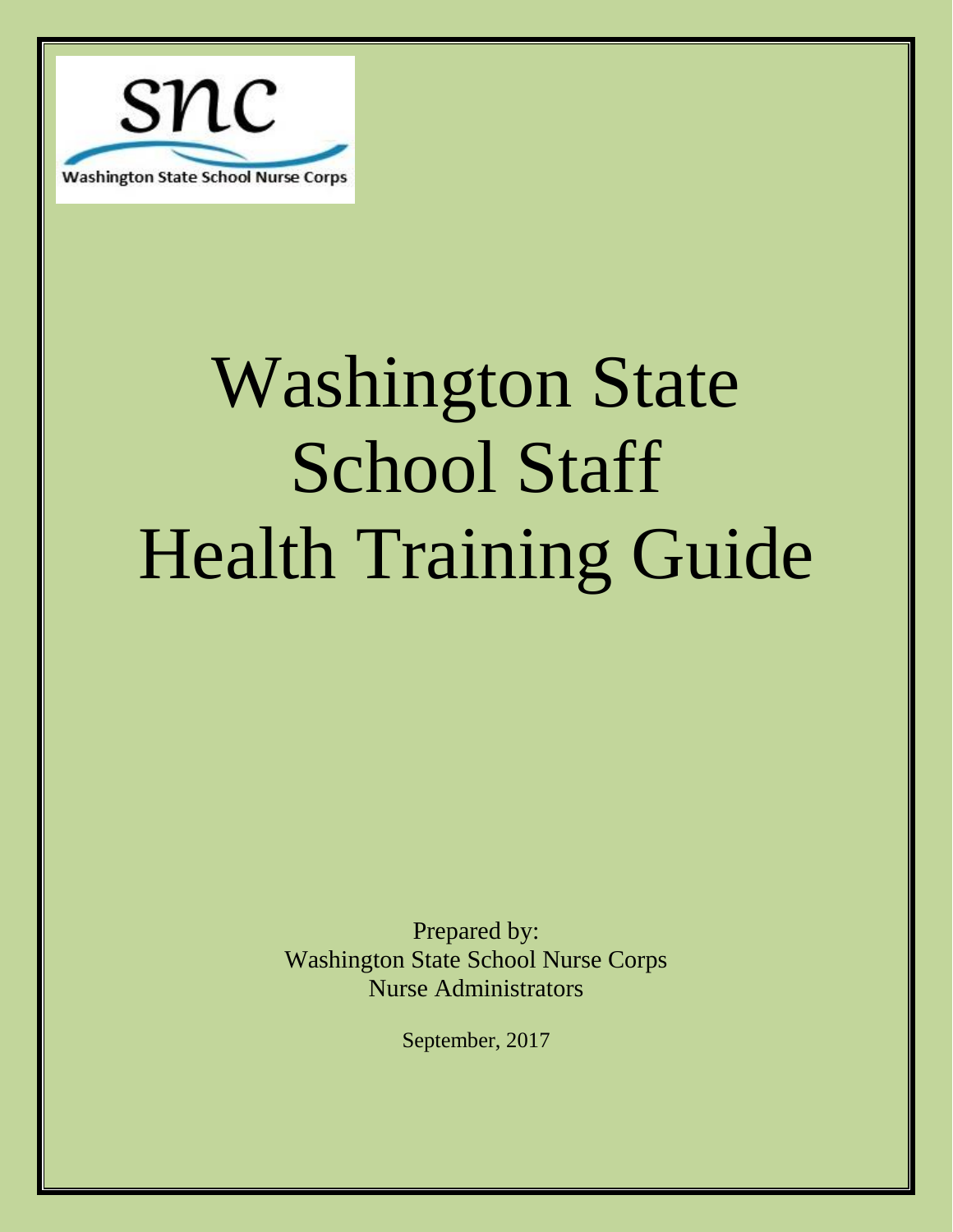#### **TABLE OF CONTENTS**

| Acknowledgments                           | 2        |
|-------------------------------------------|----------|
| Introduction/Purpose                      | 3        |
| <b>Special Considerations</b>             | $3 - 4$  |
| Acronyms                                  | 5        |
| <b>School Staff Health Training Guide</b> | $6 - 15$ |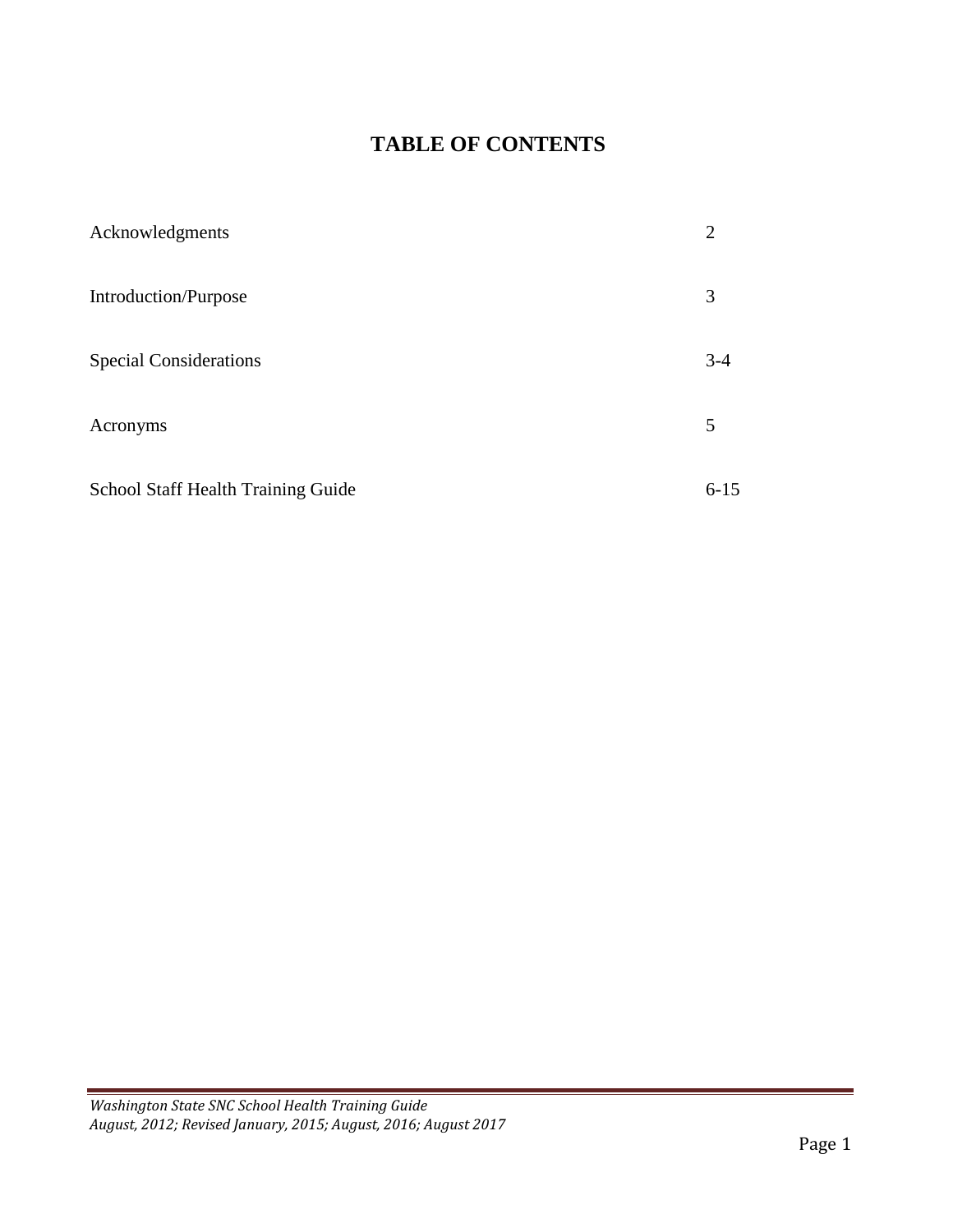#### **ACKNOWLEDGEMENTS**

Gail Fast, MN, RN, NCSN ESD 105, Yakima, WA Gayle Thronson, MEd, RN OSPI, Olympia, WA Judy McCrudden, BSN, RN OESD 114, Bremerton, WA Julie Schultz, BSN, RN NEWESD 101, Spokane, WA Katie Johnson, MN, RN-BC, NCSN OSPI, Olympia, WA Les Stahlnecker, MS, RN ESD 123, Pasco, WA Lorali Gray, MEd, RN, NCSN NWESD 189, Anacortes, WA Lynn Nelson, MSN, RN, NCSN ESD 113, Olympia, WA Mona Miles-Koehler, MN, RN NCESD 171, Wenatchee, WA Winnie R. Adams, BSN, RN NCESD 171, Wenatchee, WA Julia Kintz, BSN, RN ESD 112, Vancouver, WA Sally Logue, BSN, RN ESD 112, Vancouver, WA Rebecca Cavanaugh, MN, RN, NCSN PSESD, Renton, WA Annie Hetzel, MSN, RN PSESD, Renton, WA Robin Fleming, PhD, RN, NCSN OSPI, Olympia, WA

Special thanks to Lorali Gray who led the work on this guide and to Nancy Hoffman, Ann Elkins and Jodi Meekins, School Nurse Corps Administrative Assistants at NWESD 189.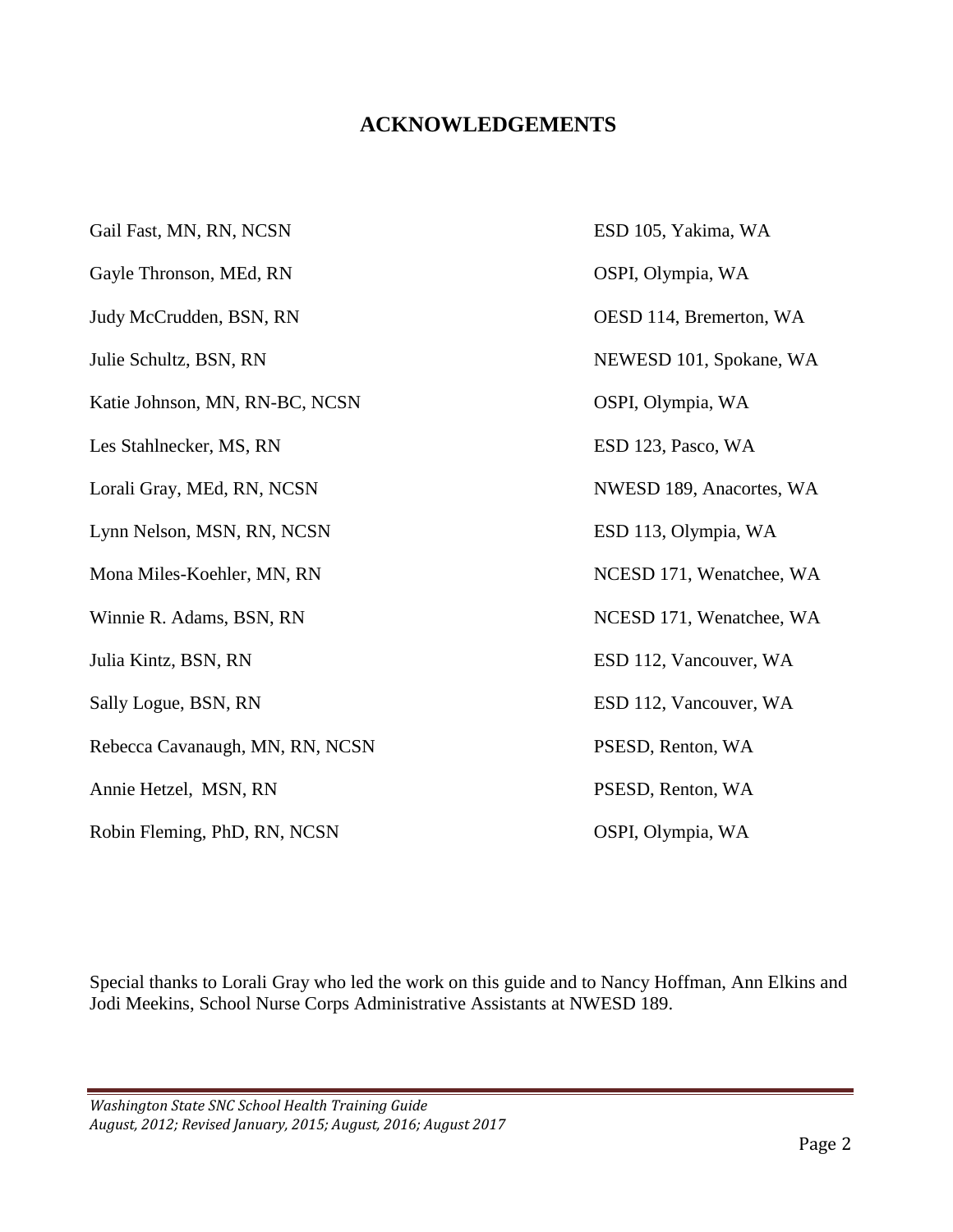#### **INTRODUCTION/PURPOSE**

This guide is provided by the Washington State School Nurse Corps (SNC) to school districts in Washington State. It is intended for use by school nurses and district administration to assist in the compliance of state health training for school staff.

This is not an official Office of Superintendent of Public Instruction (OSPI) document and serves only as a guide, not a legal interpretation of required school staff health training. Schools are urged to review their current policy and procedure associated with school health trainings as well as consult with their school nurse and district legal counsel or risk management staff for specific questions related to the implementation of the RCW's, WAC's, or rules referred to in this guide.

Please check with your school nurse and risk management personnel annually for possible changes or updates to topics, content, or frequency of staff health training. As this guide is not intended to be a comprehensive listing of all trainings schools are required to provide, utilize appropriate district or risk management personnel as a training resource.

#### **SPECIAL CONSIDERATIONS**

#### **ONLINE TRAINING**

The SNC and OSPI Health Services do not have formal guidance regarding online training for districts to use to comply with school health services state statutes. There are, however, some important considerations when looking at online training options. Online training:

- Could partially meet school district compliance for mandated staff training for such requirements as general asthma training for staff;
- Must still be combined with in-person RN training for all Individual Health Plans (IHPs), Emergency Care Plans (ECPs), and delegated skills related training (for example: emergency epinephrine, and other medication administration training, etc.);
- Should include imbedded testing throughout the training to assure that staff work their way through the training;
- Should include nurse availability to answer questions;
- Should be supported by an electronic trainee roster; and,
- Must be updated by experts on a regular basis to reflect current knowledge, practice, and standards of care.

"If a video or online training media is used, it is recommended that a school nurse is present or identified as a resource for staff to direct questions and/or concerns."

Source: OSPI *Guidelines for Care of Students with Anaphylaxis* (March 2009)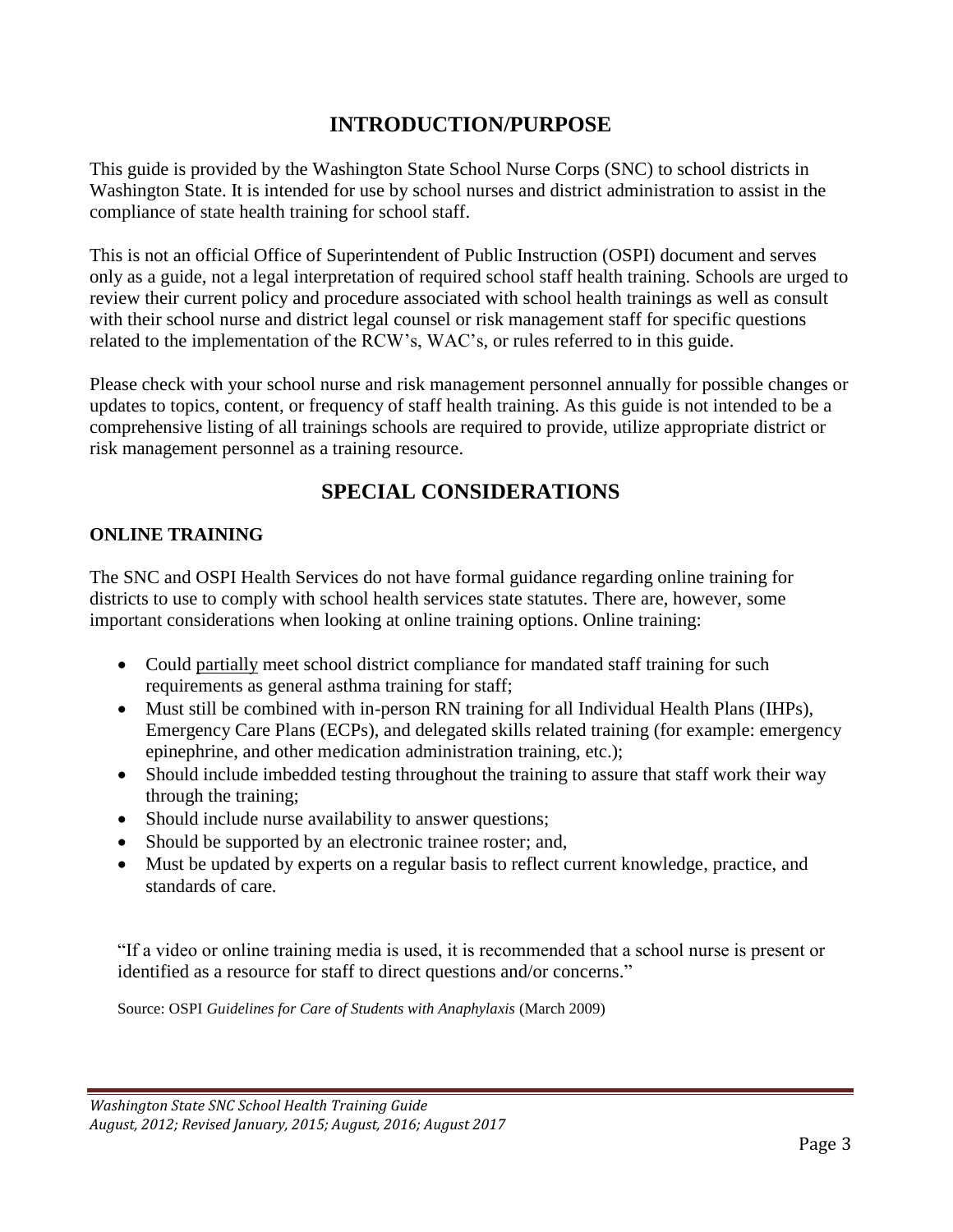#### **TRAINING LEVELS**

A few of the training topics listed in this guide require two levels of training.

#### General Training -

General level training is required for school staff **indirectly** involved with the student. This training may include office staff, building administrators, athletic personnel/coaches, bus drivers, custodians, cooks, teaching staff, paraprofessionals, playground attendants, and others deemed appropriate by the school registered nurse. Please see specific requirements per individual law for trainer qualifications and training content.

#### Intensive Training –

Only the school registered nurse can conduct intensive, student specific training for staff **directly** responsible for implementing the student's IHP or ECP. This training may include teacher(s), office staff, coaches, paraprofessionals, cooks, and others deemed appropriate by the school registered nurse.

Refer to specific topic requirements to determine the appropriate training level.

#### **OSPI UNIFORM TRAINING POLICIES**

Please refer to OSPI's uniform staff training policy for:

- 1. Students [with Asthma \(September,](http://www.k12.wa.us/HealthServices/pubdocs/UniformStaffTrainingAsthmaPolicyDOH-FINAL08-27-08.pdf) 2008)
- 2. [Students with Diabetes \(May,](http://www.k12.wa.us/HealthServices/pubdocs/diabetes/GuidelinesStudentswithDiabetes.pdf) 2005)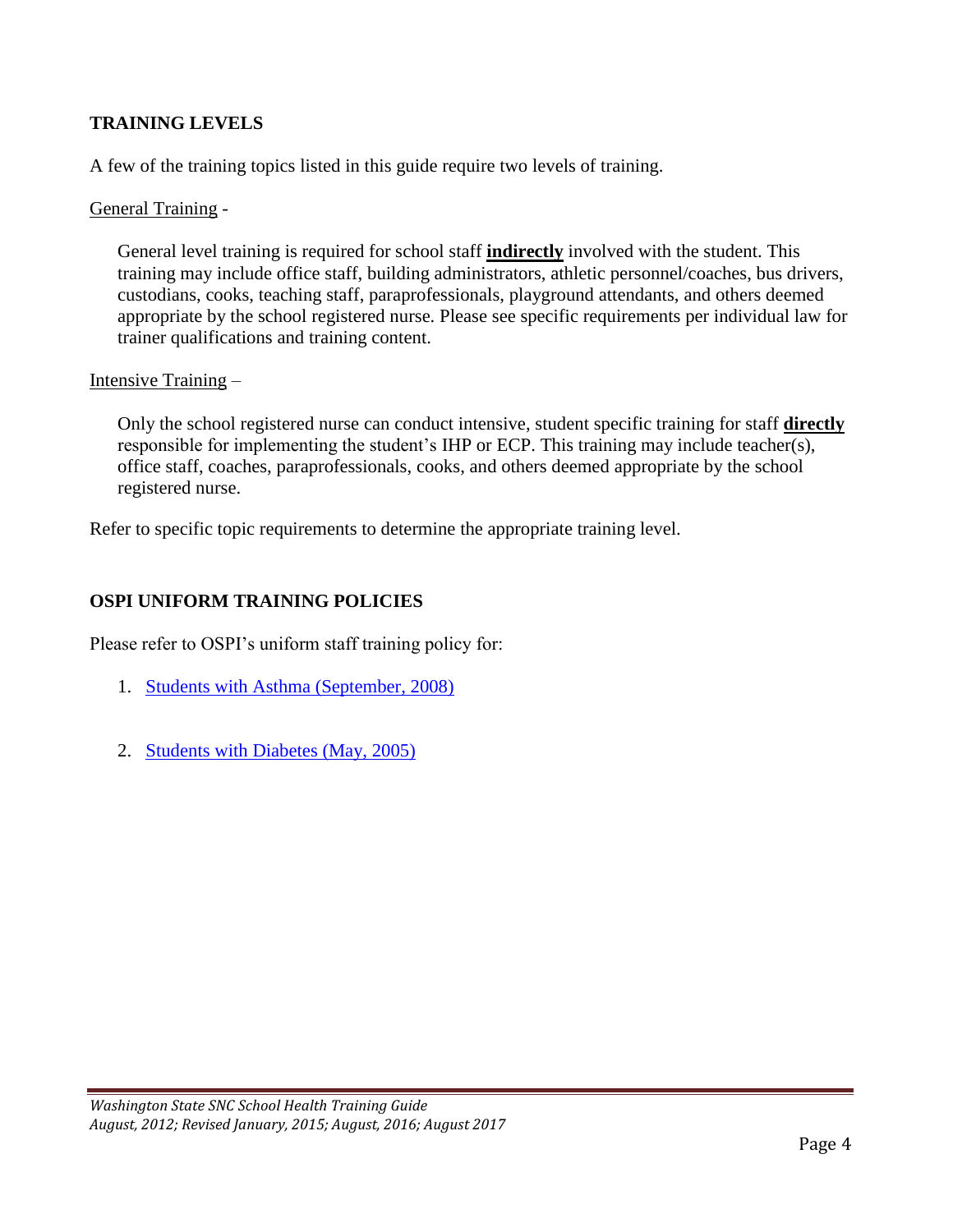#### **ACRONYMS**

 $AE-C =$  Asthma Educator, Certified AED = Automated External Defibrillator AIDS = Acquired Immune Deficiency Syndrome ARNP = Advanced Registered Nurse Practitioner CAE = Certified Asthma Educator CPR = Cardiopulmonary Resuscitation DO = Doctor of Osteopathy ECP = Emergency Care Plan ESD = Educational Service District ESS = Engrossed Substitute Senate Bill HIV = Human Immunodeficiency Virus  $IHP = Individual Health Plan$ LHCP = Licensed Health Care Provider MD = Medical Doctor OSHA = Occupational Safety and Health Administration OSPI = Office of Superintendent of Public Instruction RCW = Revised Code of Washington RN = Registered Nurse RRT = Registered Respiratory Therapist SNC = Washington State School Nurse Corps SNOW = School Nurse Organization of Washington WAC = Washington Administrative Code WASBO = Washington Association of School Business Officials WIAA = Washington Interscholastic Activities Association WISHA = Washington Industrial Safety and Health Act

WSSDA = Washington State School Directors Association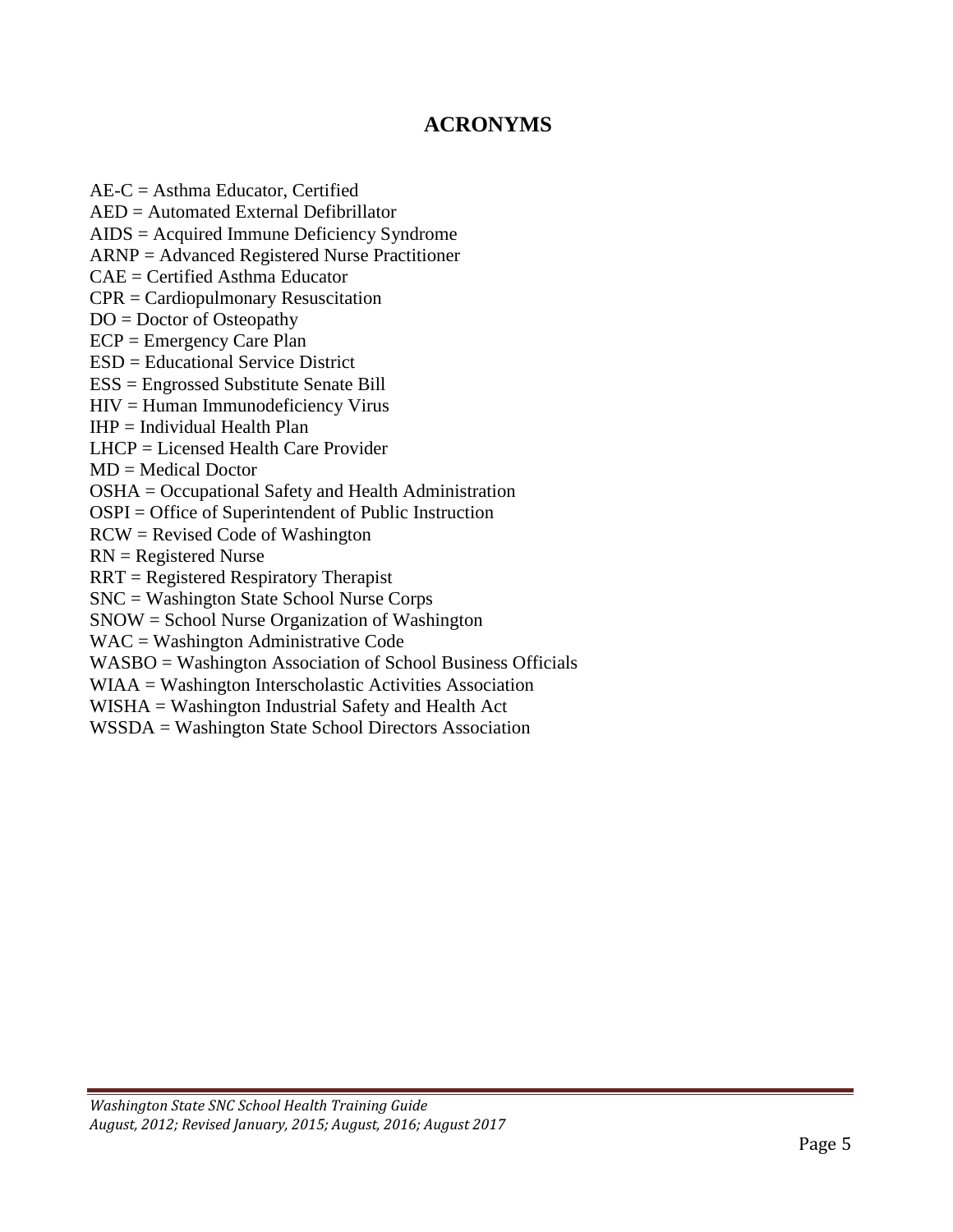| <b>Training Topic</b>                                                                                                                                                                                                       | <b>Required</b><br><b>Per Law</b>                    | <b>RCW's, WAC, Laws, Rules &amp; Guides</b>                                                                                                                                    |
|-----------------------------------------------------------------------------------------------------------------------------------------------------------------------------------------------------------------------------|------------------------------------------------------|--------------------------------------------------------------------------------------------------------------------------------------------------------------------------------|
|                                                                                                                                                                                                                             |                                                      |                                                                                                                                                                                |
| <b>AUTOMATED EXTERNAL DEFIBRILLATOR (AED)</b>                                                                                                                                                                               |                                                      |                                                                                                                                                                                |
| Expected defibrillator users receive reasonable instruction in<br>defibrillator use and cardiopulmonary resuscitation by a course<br>approved by the Washington State Department of Health (DOH).<br>(RCW 70.54.310 (2)(a)) | Only if the<br>district has an<br><b>AED Program</b> | 1. RCW 70.54.310 Semiautomatic external defibrillator - Duty of<br>acquirer - Immunity from liability.<br>2. RCW 4.24.300 Good Samaritan Act                                   |
|                                                                                                                                                                                                                             |                                                      |                                                                                                                                                                                |
| Persons using an AED must receive instruction in CPR and the use                                                                                                                                                            |                                                      | Guidelines for Implementing an AED Program<br>3.                                                                                                                               |
| of the defibrillator following a curriculum approved by the DOH.<br>(Public Access Defibrillation Training Guide, DOH (2012) pg. iv)                                                                                        |                                                      | Washington Association of School Business Officials (WASBO) &<br>Washington Schools Risk Management Pool (2016)                                                                |
|                                                                                                                                                                                                                             |                                                      | 4. Public Access Defibrillation Training Course Guide and Application<br>Packet DOH (2012)                                                                                     |
|                                                                                                                                                                                                                             |                                                      | WSSDA Model Policy # 3412 Automated External Defibrillators<br>5.                                                                                                              |
| <b>ANAPHYLAXIS</b>                                                                                                                                                                                                          |                                                      |                                                                                                                                                                                |
| Life threatening allergy awareness training for all school staff and<br>student specific training for staff responsible for implementing the                                                                                | <b>YES</b>                                           | 1. RCW 28A.210.380 Anaphylaxis - Policy guidelines - Procedures                                                                                                                |
| student's emergency care plan (ECP). (Guidelines for Care of<br>Students with Anaphylaxis, Office of Superintendent of Public                                                                                               |                                                      | WSSDA Model Policy # 3420 Anaphylaxis Prevention & Response<br>2.                                                                                                              |
| Instruction (OSPI) (2009) pg. 15)                                                                                                                                                                                           |                                                      | 3.<br>RCW 28A.210.370 Students with Asthma                                                                                                                                     |
| Training to be done by a Registered Nurse, (RN), Advanced<br>Registered Nurse Practitioner (ARNP) or Licensed Healthcare                                                                                                    | Training to be<br>done by a RN,                      | 4. RCW 28A. 210-320 Life Threatening                                                                                                                                           |
| Provider (LHCP) (Guidelines for Care of Students with Anaphylaxis,<br>OSPI (2009) pg. 13)                                                                                                                                   | ARNP, or<br><b>LHCP</b>                              | 5. WAC 392-380 Life Threatening                                                                                                                                                |
|                                                                                                                                                                                                                             |                                                      | Guidelines for Care of Students with Anaphylaxis OSPI (2009)<br>6.                                                                                                             |
| Frequency - Life threatening allergy awareness training for all<br>school staff should occur each school year.                                                                                                              | <b>YES</b>                                           | $RCW$ 18.79.240 (1) (b) and (2)(b). Construction – Emergencies<br>7.                                                                                                           |
|                                                                                                                                                                                                                             |                                                      | 8.<br>Attorney General of Washington - Memo to OSPI (Feb 2,1989)                                                                                                               |
| Epinephrine auto-injection training - For identified staff to whom the<br>RN determines training is needed for the administration of<br>emergency epinephrine to specific students.                                         | <b>YES</b><br>(Life threatening<br>Law)              | Should school nurses train non-licensed school staff in the<br>administration of epinephrine by injection for students with a history of<br>anaphylaxis usually to bee stings? |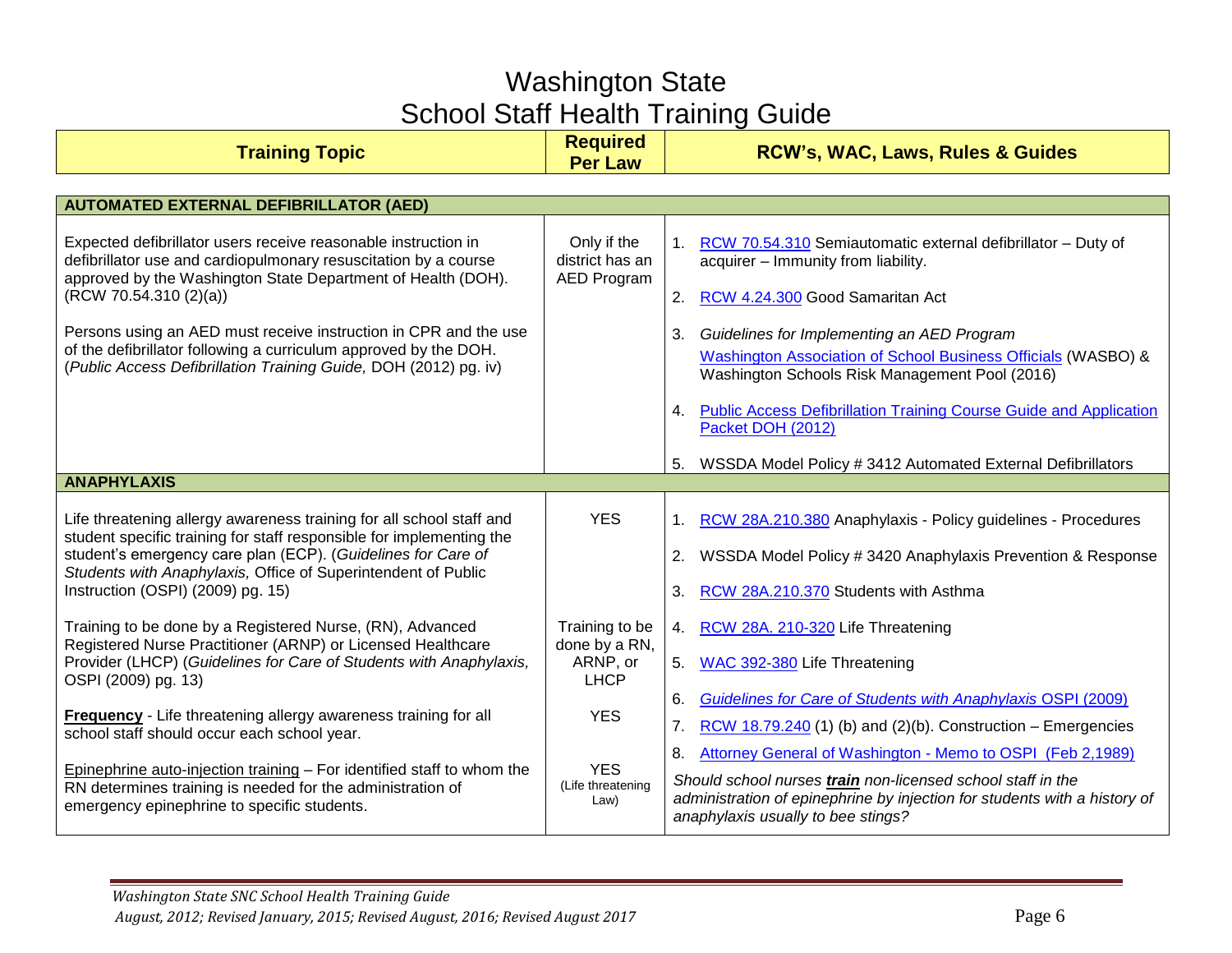| <b>Training Topic</b>                                                                                                                                                                                                                                                                                                                                                                                    | <b>Required</b><br><b>Per Law</b>                       | <b>RCW's, WAC, Laws, Rules &amp; Guides</b>                                                                                           |
|----------------------------------------------------------------------------------------------------------------------------------------------------------------------------------------------------------------------------------------------------------------------------------------------------------------------------------------------------------------------------------------------------------|---------------------------------------------------------|---------------------------------------------------------------------------------------------------------------------------------------|
|                                                                                                                                                                                                                                                                                                                                                                                                          |                                                         |                                                                                                                                       |
| <b>ASTHMA</b>                                                                                                                                                                                                                                                                                                                                                                                            |                                                         |                                                                                                                                       |
| Requires in-service training on asthma be provided by all school<br>districts for school personnel. (RCW 28A.210.370 (1))<br>General (brief) training in symptoms, treatment, and monitoring of                                                                                                                                                                                                          | <b>YES</b><br>General                                   | 1. RCW 28A.210.370 Students with Asthma<br><b>Uniform Staff Training Policy: Students with Asthma, OSPI (2008)</b><br>2.              |
| asthma is designed for all school personnel indirectly involved with<br>student(s) with asthma. Intensive training in symptoms, treatment,<br>and monitoring of asthma is designed for school personnel directly                                                                                                                                                                                         | training to be<br>done by a RN,<br>ARNP, RRT,           | 3. WSSDA Model Policy #3419 Self-Administration of Asthma and<br>Anaphylaxis Medications                                              |
| involved with the student(s) with asthma.                                                                                                                                                                                                                                                                                                                                                                | MD, DO, or<br>CAE                                       | 4. RCW 28A.210-320 Children with life-threatening health conditions<br>- Medication or treatment orders - Rules                       |
| General training to be done by a Registered Nurse (RN), Advanced<br>Registered Nurse Practitioner (ARNP), Registered Respiratory<br>Therapist (RRT), Medical Doctor (MD), Doctor of Osteopathy (DO),<br>or Certified Asthma Educator (CAE). Intensive training related to the<br>nursing care plan must be done by the RN (Uniform Staff Training<br>Policy: Students with Asthma, OSPI (2008) pg. 1&2). | Intensive<br>training to be<br>done by the<br><b>RN</b> | 5. WAC 392-380 Public School Pupils - Immunization Requirement<br>and Life-Threatening Health Condition                               |
| <b>Frequency</b> - The optimal training time is prior to the first day of<br>school each school year. (Uniform Staff Training Policy: Students<br>with Asthma, OSPI (2008) pg. 2).                                                                                                                                                                                                                       | <b>YES</b>                                              |                                                                                                                                       |
| <b>BLOODBORNE PATHOGENS</b>                                                                                                                                                                                                                                                                                                                                                                              |                                                         |                                                                                                                                       |
| <b>GENERAL</b>                                                                                                                                                                                                                                                                                                                                                                                           | <b>YES</b><br>For school                                | 1. Washington Industrial Safety & Health Act (WISHA)<br>Chapter 296-62                                                                |
| Make sure all employees with occupational exposure participate in a<br>training program at least annually and within one year of the<br>previous training. Training to be conducted by a person that is                                                                                                                                                                                                  | staff with<br>occupational                              | 2. WAC 296-823-12005 Provide training to your employees                                                                               |
| knowledgeable about the subject matter as it relates to your<br>workplace. Provide an opportunity for interactive questions and<br>answers with the trainer at the time of the training session.                                                                                                                                                                                                         | exposure<br>Training to be                              | Guidelines for Implementation of School Employee Training on<br>3.<br>HIV/AIDS and Other Blood borne Pathogens, OSPI (April 2011).    |
| Note: this may be person-to-person, by telephone, or by e-mail, as                                                                                                                                                                                                                                                                                                                                       | conducted by a<br>person<br>knowledgeable in            | WAC 392-198-015 Training - school employees - HIV/AIDS<br>4.                                                                          |
| long as the employee can both ask and receive answers during the<br>training session. (WAC 296-823-12005)                                                                                                                                                                                                                                                                                                | the subject matter.                                     | 5. RCW 70.24.250 Office on AIDS - Repository and clearinghouse<br>for AIDS education and training material - University of Washington |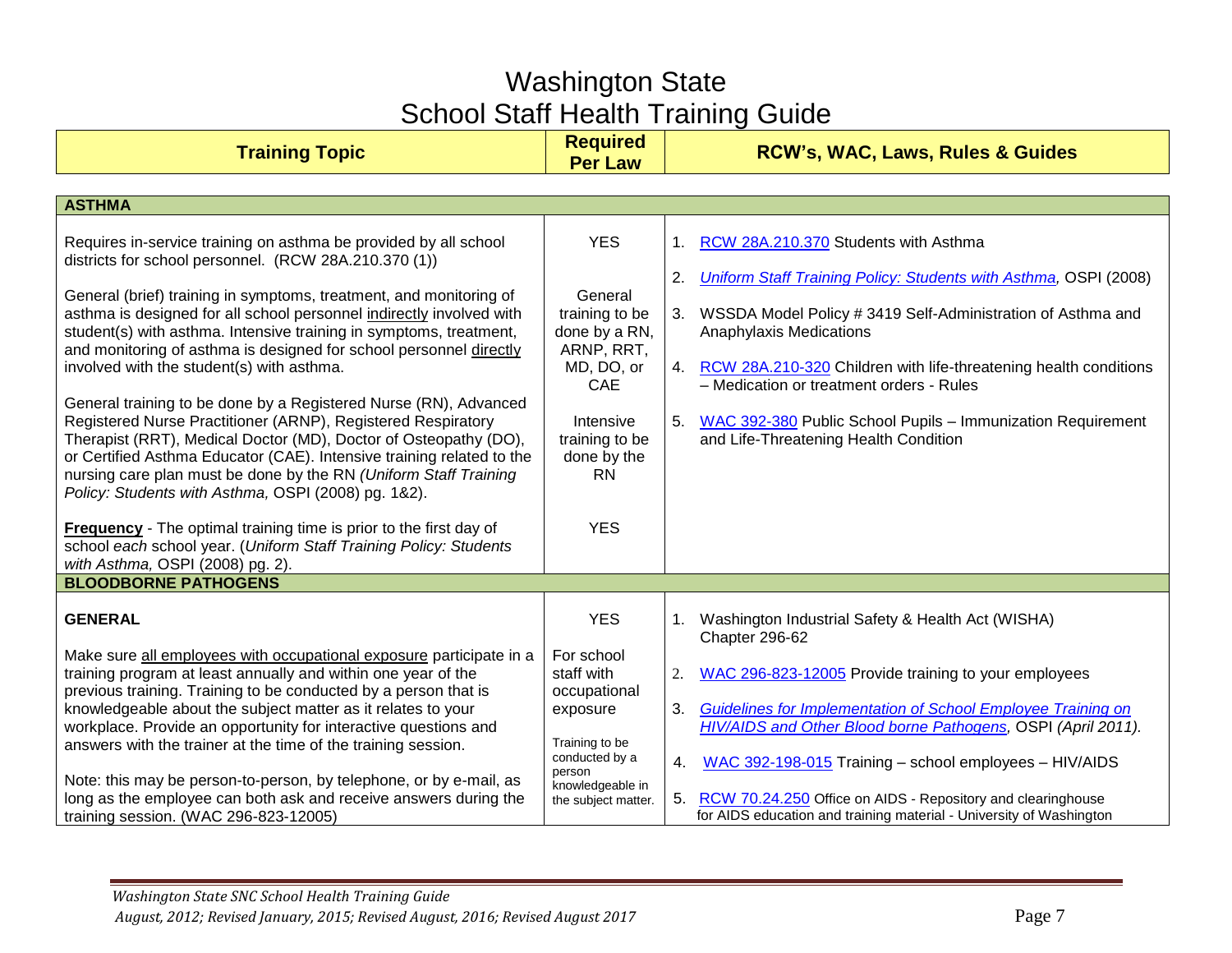| <b>Training Topic</b>                                                                                                                                                                                                                                                                                                                                                                                                                                      | <b>Required</b><br><b>Per Law</b>                                                                                              | <b>RCW's, WAC, Laws, Rules &amp; Guides</b>                                                                                                                                                                                                    |
|------------------------------------------------------------------------------------------------------------------------------------------------------------------------------------------------------------------------------------------------------------------------------------------------------------------------------------------------------------------------------------------------------------------------------------------------------------|--------------------------------------------------------------------------------------------------------------------------------|------------------------------------------------------------------------------------------------------------------------------------------------------------------------------------------------------------------------------------------------|
| <b>HIV/AIDS</b>                                                                                                                                                                                                                                                                                                                                                                                                                                            |                                                                                                                                | WSSDA Model Policy # 6512 Infection Control Program<br>6.                                                                                                                                                                                      |
| Each school district shall ensure that newly hired school district<br>employees shall receive the HIV/AIDS training prescribed in WAC<br>392-198-015 within six months from the fist day of employment in<br>the district. (WAC 392-198-015)                                                                                                                                                                                                               | <b>YES</b>                                                                                                                     |                                                                                                                                                                                                                                                |
| <b>CHILD ABUSE</b>                                                                                                                                                                                                                                                                                                                                                                                                                                         |                                                                                                                                |                                                                                                                                                                                                                                                |
| Staff shall receive training regarding reporting obligations during<br>their initial orientation and every three years after initial employment.                                                                                                                                                                                                                                                                                                           | <b>YES</b>                                                                                                                     | 1. RCW 28A.400.317 Physical abuse or sexual misconduct by school<br>employees-Duty to report-Training                                                                                                                                          |
| The district shall also encourage staff to participate in in-service<br>programs that deal with the issues surrounding child abuse.<br>(WSSDA Model Policy # 3421)                                                                                                                                                                                                                                                                                         |                                                                                                                                | 2. RCW 28A.300.160 Development of coordinated primary prevention<br>program for child abuse and neglect-Office as lead agency.                                                                                                                 |
|                                                                                                                                                                                                                                                                                                                                                                                                                                                            |                                                                                                                                | 3. WSSDA Model Policy # 3421 Child Abuse, Neglect and Exploitation<br>Prevention                                                                                                                                                               |
| <b>CLEAN INTERMITTENT CATHETERIZATION (CIC)</b>                                                                                                                                                                                                                                                                                                                                                                                                            |                                                                                                                                |                                                                                                                                                                                                                                                |
| The RN, designated by the school board, shall be responsible for<br>the training of the non-licensed school employees who are assigned<br>to perform clean intermittent catheterization of the students.<br>(WAC 246-840-820)<br>Any public school district or private school that provides clean,<br>intermittent bladder catheterization shall document the provision of<br>training given to employees who perform these services.<br>(RCW 28A.210.280) | <b>YES</b><br>Only if there is<br>a student(s)<br>requiring CIC<br>during the<br>school day<br>Training must<br>be provided by | 1. RCW 18.79.290 Catheterization of public and private school<br>students<br>2. WAC 246-840-820 Provision for clean, intermittent catheterization<br>in schools<br>3. RCW 28A.210.280 Catheterization of public and private school<br>students |
| A practical nurse licensed pursuant to chapter 18.78 shall be<br>exempt from training. (RCW 18.79.290 (1)(d))                                                                                                                                                                                                                                                                                                                                              | a licensed<br>physician,<br>ARNP, or RN                                                                                        | 4. WSSDA Model Policy #3417 Catheterization                                                                                                                                                                                                    |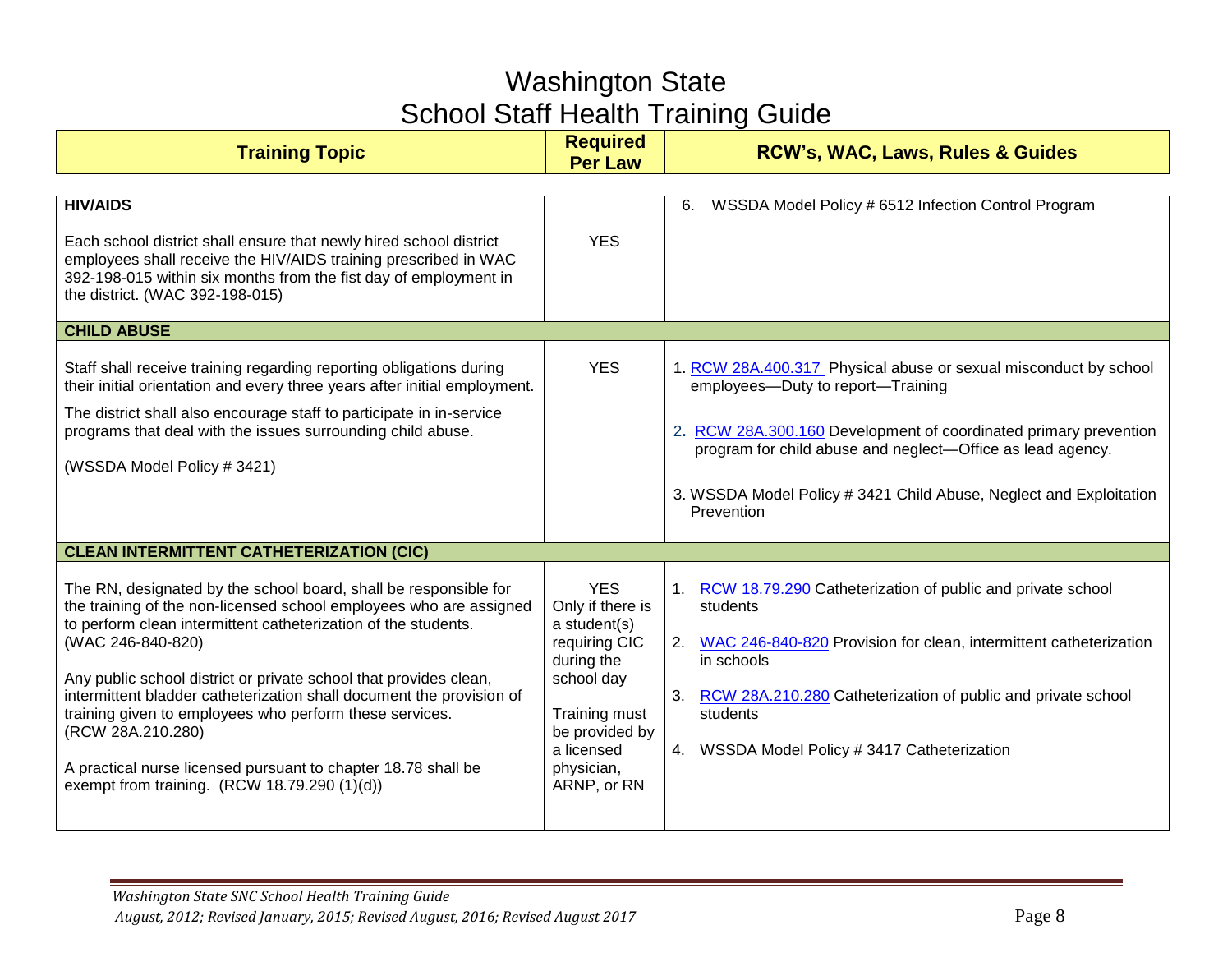| <b>Training Topic</b>                                                                                                                                                                                          | <b>Required</b><br><b>Per Law</b> | <b>RCW's, WAC, Laws, Rules &amp; Guides</b>                                                                                |
|----------------------------------------------------------------------------------------------------------------------------------------------------------------------------------------------------------------|-----------------------------------|----------------------------------------------------------------------------------------------------------------------------|
|                                                                                                                                                                                                                |                                   |                                                                                                                            |
| <b>CONCUSSION &amp; HEAD INJURY</b>                                                                                                                                                                            |                                   |                                                                                                                            |
| Each school district's board of directors shall work in consort with<br>the Washington Interscholastic Activities Association (WIAA) to<br>develop the guidelines and other pertinent information and forms to | <b>YES</b>                        | RCW 4-24-660 Liability of school districts under contract with<br>1.<br>youth programs                                     |
| inform and educate coaches, youth athletes, and their parents<br>and/or guardians of the nature and risk of concussion and head<br>injury. (RCW 28A.600.190 (2))                                               |                                   | RCW 28A.600.190 Youth sports - Concussion and head injury<br>2.<br>guidelines - Injured athlete restrictions - Short title |
|                                                                                                                                                                                                                |                                   | <b>WIAA Concussion Management Guidelines</b><br>3.                                                                         |
|                                                                                                                                                                                                                |                                   | 4. WSSDA Model Policy # 3422 Student Sports - Concussion and<br><b>Head Injuries</b>                                       |
| <b>DIABETES</b>                                                                                                                                                                                                |                                   |                                                                                                                            |
| The board of directors shall designate a professional person<br>licensed under chapter 18.71, 18.57, or 18.79 RCW as it applies to<br>registered nurse and advanced registered nurse practitioners, to         | <b>YES</b><br>For districts that  | 1. RCW 28A.210.330 Students with diabetes<br>RCW 28A.210.340 Policy for In-service Training                                |
| consult and coordinate with the student's parents and health care<br>provider, and train and supervise the appropriate school district<br>personnel in proper procedures for care for students with diabetes   | have students<br>with diabetes    | 2. RCW 28A.210-320 Children with life-threatening health conditions<br>- Medication                                        |
| to ensure a safe, therapeutic leaning environment. Training may<br>also be provided by a diabetes educator who is nationally certified.<br>(RCW 28A.210.330 (3))                                               |                                   | 3.<br>WAC 392-380 Public School Pupils - Immunization Requirement<br>and Life-threatening Health Condition                 |
| General training in symptoms, treatment, and monitoring of diabetes                                                                                                                                            | Training must<br>be provided by   | 4. WSSDA Model Policy #3415 Accommodating Students With<br><b>Diabetes</b>                                                 |
| is designed for all school personnel indirectly involved with<br>student(s) with diabetes. Intensive training in symptoms, treatment,<br>and monitoring of diabetes is designed for school personnel directly  | ARNP, RN, or<br>nationally        | 5. Guidelines for Care of Students with Diabetes, Washington State<br>Task Force for Students with Diabetes (2005)         |
| involved with the student(s) with diabetes. (Uniform Staff Training<br>Policy: Students with Diabetes from Guidelines for Care of Students<br>with Diabetes, OSPI (2005) pg. 70)                               | certified<br>diabetes<br>educator | <b>OSPI BULLETIN NO. 61-02</b><br>6.<br>RE: ESSB 6641 Schools - Diabetic students                                          |
| Training to be conducted by a Registered Nurse (RN), Nationally<br>Certified Diabetes Educator or an Advanced Registered Nurse<br>Practitioner (ARNP).                                                         |                                   |                                                                                                                            |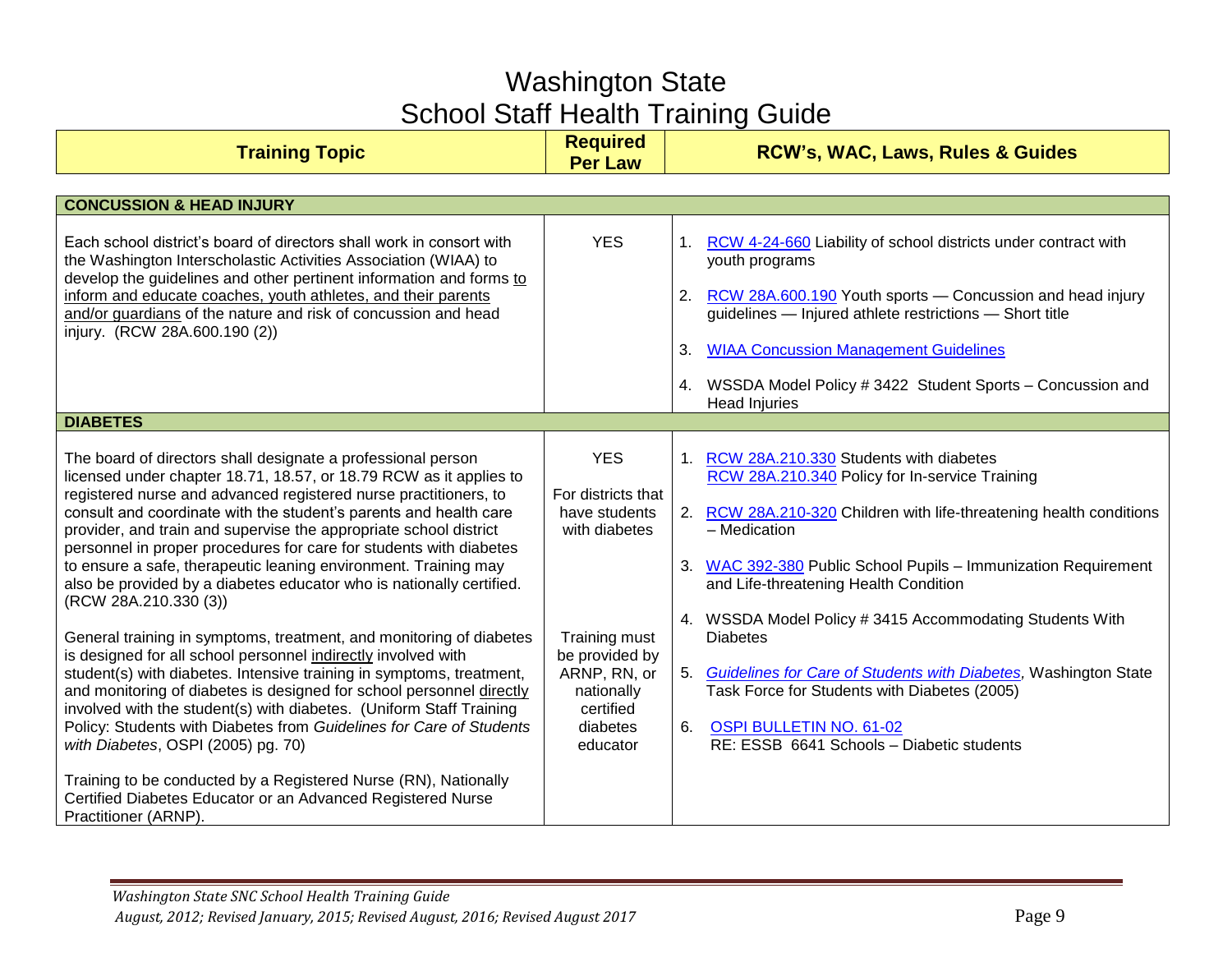| <b>Training Topic</b>                                                                                                                                                                                                                                                                                                                                                                                                                                                                                                                                                                                                                                                                                                                                                                                                                                        | <b>Required</b><br><b>Per Law</b>                                                                                                                                        | <b>RCW's, WAC, Laws, Rules &amp; Guides</b>                                                                                                                                                                                                                                                                                                                                                                                                                      |
|--------------------------------------------------------------------------------------------------------------------------------------------------------------------------------------------------------------------------------------------------------------------------------------------------------------------------------------------------------------------------------------------------------------------------------------------------------------------------------------------------------------------------------------------------------------------------------------------------------------------------------------------------------------------------------------------------------------------------------------------------------------------------------------------------------------------------------------------------------------|--------------------------------------------------------------------------------------------------------------------------------------------------------------------------|------------------------------------------------------------------------------------------------------------------------------------------------------------------------------------------------------------------------------------------------------------------------------------------------------------------------------------------------------------------------------------------------------------------------------------------------------------------|
| <b>Frequency</b> – The optimal training time is prior to the fist day of<br>school each school year. (Uniform Staff Training Policy: Students<br>with Diabetes from Guidelines for Care of Students with Diabetes,<br>OSPI (2005) pg. 70).<br><b>EPILEPSY</b><br>The board of directors shall designate a professional person<br>licensed under chapter 18.71, 18.57, or 18.79 RCW as it applies to<br>registered nurses and advanced registered nurse practitioners, to<br>consult and coordinate with the student's parents and health care<br>provider, and train and supervise the appropriate school district<br>personnel in proper procedures for care for students with epilepsy to<br>ensure a safe, therapeutic leaning environment. Training may also<br>be provided by an epilepsy educator who is nationally certified.<br>RCW 28A.210.260 (9). | <b>YES</b><br>For districts that<br>have students<br>with epilepsy<br>Training must<br>be provided by<br>ARNP, RN, or<br>nationally<br>certified<br>epilepsy<br>educator | RCW 28A.210.260 Public and private schools- administration of<br>1 <sup>1</sup><br>medication by conditions<br>2.<br>RCW 28A.210.270 Public and private schools- administration of<br>medication- immunity from liability<br>3.<br>OSPI MEMORANDUM NO. M037-14 SECONDARY<br><b>EDUCATION&amp; STUDENT SUPPORT. Nasal Spray</b><br>Administration - July 9, 2014<br><b>Frequently Asked Questions 7-9-14</b><br>4. WSSDA Model Policy # 3416 Medication at School |
| FIRST AID & CPR CERTIFICATION                                                                                                                                                                                                                                                                                                                                                                                                                                                                                                                                                                                                                                                                                                                                                                                                                                |                                                                                                                                                                          |                                                                                                                                                                                                                                                                                                                                                                                                                                                                  |
| "In the absence of an infirmary, clinic, or hospital in near proximity to<br>the workplace, (e.g. schools) which is used for the treatment of all<br>injured employees, a person or persons shall be adequately trained<br>to render first-aid quickly and effectively."                                                                                                                                                                                                                                                                                                                                                                                                                                                                                                                                                                                     | <b>YES</b><br>For First Aid<br>Only                                                                                                                                      | 1. WAC 296-800-15005. First-aid trained personnel<br>2. OSHA 29 CFR 1910.151(b)<br>3. WSSDA Model Policy #6511 Staff Safety                                                                                                                                                                                                                                                                                                                                      |
| <b>School Bus Driver</b><br>Current and valid first aid card required.                                                                                                                                                                                                                                                                                                                                                                                                                                                                                                                                                                                                                                                                                                                                                                                       | <b>YES</b>                                                                                                                                                               | 1. WAC 392-144-120 School bus driver authorization                                                                                                                                                                                                                                                                                                                                                                                                               |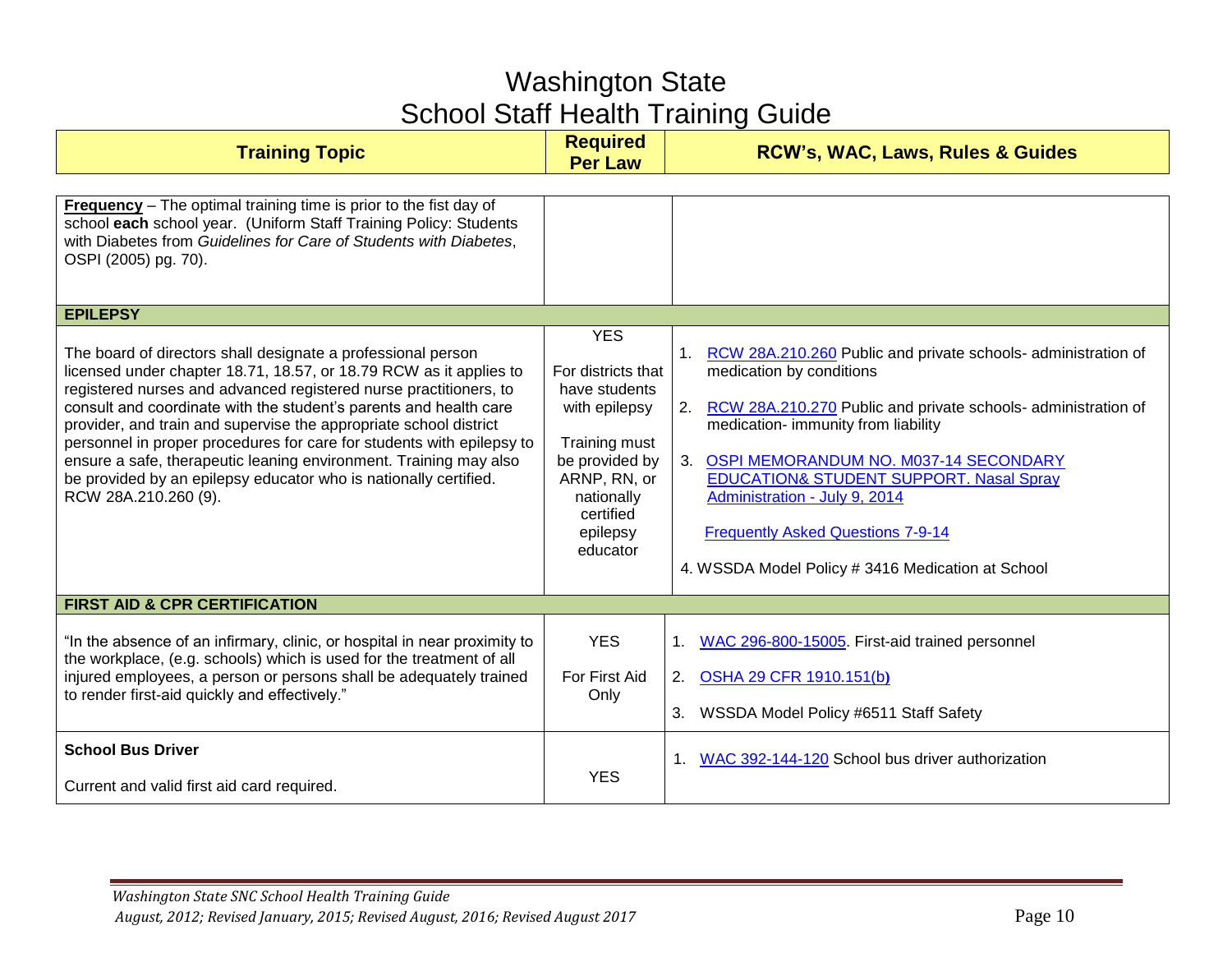| <b>Training Topic</b>                                                                                                                                                                                                                                                                                                                                                                                                                                                                           | <b>Required</b><br><b>Per Law</b> | <b>RCW's, WAC, Laws, Rules &amp; Guides</b>                                                                                                                                            |
|-------------------------------------------------------------------------------------------------------------------------------------------------------------------------------------------------------------------------------------------------------------------------------------------------------------------------------------------------------------------------------------------------------------------------------------------------------------------------------------------------|-----------------------------------|----------------------------------------------------------------------------------------------------------------------------------------------------------------------------------------|
|                                                                                                                                                                                                                                                                                                                                                                                                                                                                                                 |                                   |                                                                                                                                                                                        |
| Coaches, Interscholastic - Paid or Volunteer                                                                                                                                                                                                                                                                                                                                                                                                                                                    |                                   | 1. WIAA handbook 02/03 rule 23.2.1 A&B                                                                                                                                                 |
| First aid card and CPR certification required                                                                                                                                                                                                                                                                                                                                                                                                                                                   | <b>YES</b>                        |                                                                                                                                                                                        |
| <b>Licensed Childcare Staff</b>                                                                                                                                                                                                                                                                                                                                                                                                                                                                 | <b>YES</b>                        | 1. WAC 170-295-7050. Personnel records and policies                                                                                                                                    |
| First aid card and CPR certification required.                                                                                                                                                                                                                                                                                                                                                                                                                                                  |                                   |                                                                                                                                                                                        |
| <b>Maintenance &amp; Operations - Construction Workers</b>                                                                                                                                                                                                                                                                                                                                                                                                                                      | <b>YES</b>                        | 1. WAC 296-155-120. First-aid training and certification                                                                                                                               |
| First aid card required when performing "construction" work.                                                                                                                                                                                                                                                                                                                                                                                                                                    |                                   | 2. WAC 296-155-005-(1). Purpose and Scope                                                                                                                                              |
| <b>HARRASSMENT, INTIMIDATION &amp; BULLLYING</b>                                                                                                                                                                                                                                                                                                                                                                                                                                                |                                   |                                                                                                                                                                                        |
| Training materials shall be disseminated in a variety of ways,<br>including workshops and other staff developmental activities, and<br>through the Office of the Superintendent of Public Instruction's<br>(OSPI) web site, with a link to the safety center web page.<br>(RCW 28A.300.285).                                                                                                                                                                                                    | <b>YES</b>                        | 1. RCW 28A.300.285 Model policy and training materials<br>Adding a new section to chapter 43.06B<br>2. WSSDA Model Policy # 3207 Prohibition of Harassment,<br>Intimidation & Bullying |
| <b>HOMELESS STUDENTS - EDUCATIONAL OUTCOMES</b>                                                                                                                                                                                                                                                                                                                                                                                                                                                 |                                   |                                                                                                                                                                                        |
| On an annual basis, each school district must strongly encourage:<br>"All school staff to annually review the video posted on the Office of<br>the Superintendent of Public Instruction's web site on how to identify<br>signs that indicate a student may be homeless, how to provide<br>services and support to homeless students, and why this<br>identification and support is critical to student success to ensure that<br>homeless students are appropriately identified and supported." | Strongly<br>Encouraged<br>by Law  | RCW 28A.320.145 Homeless students - Support<br>1.<br>WSSDA Model Policy # 3115 Homeless Students - Enrollment<br>2.<br><b>Rights and Services</b>                                      |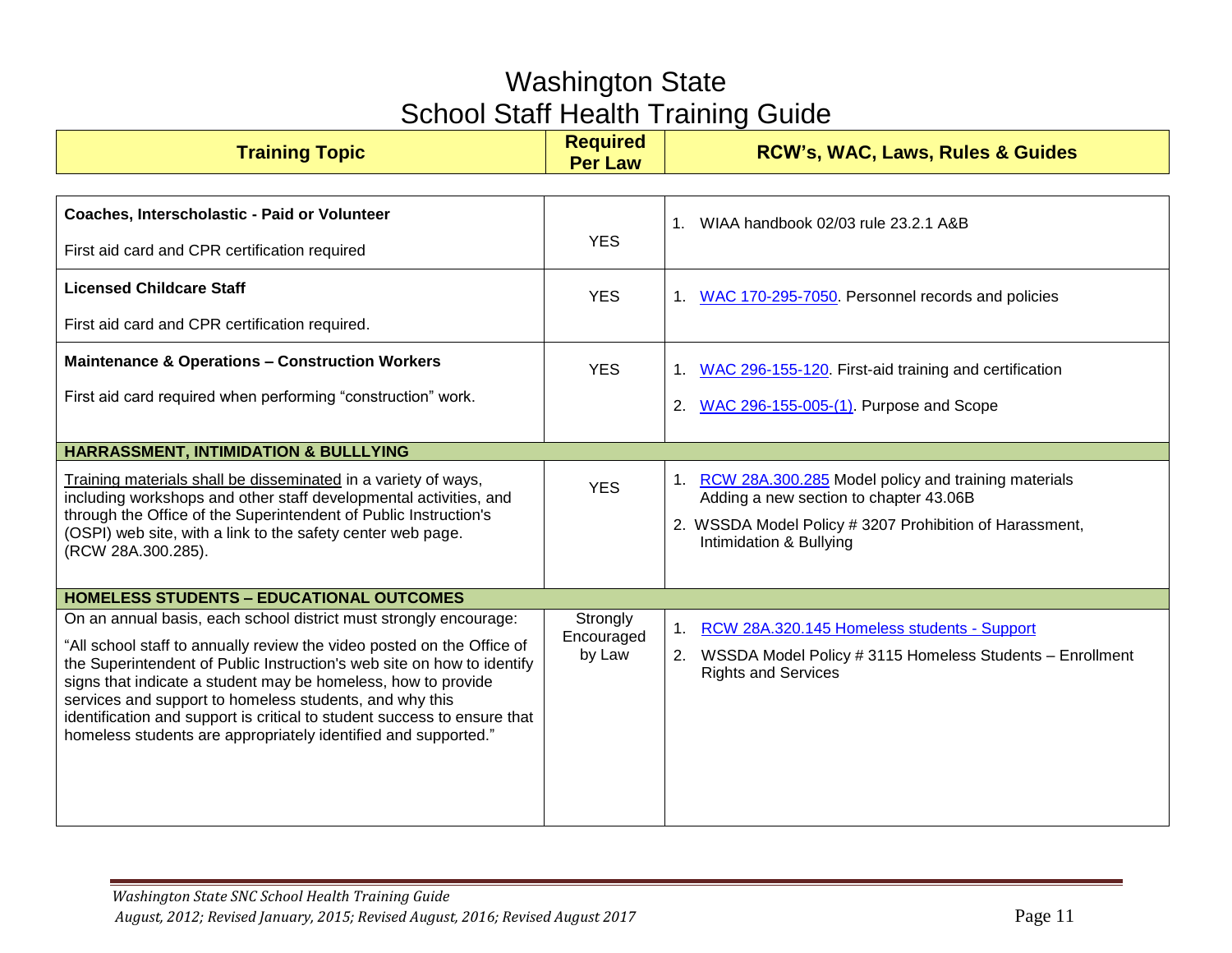| <b>Training Topic</b>                                                                                                                                                                                                                                                                                                                                                                                                                                                                                                                                                                                                                                                                                                           | <b>Required</b><br><b>Per Law</b>                                  | <b>RCW's, WAC, Laws, Rules &amp; Guides</b>                                                                                                                                                                                                                                                                                                                                                                     |
|---------------------------------------------------------------------------------------------------------------------------------------------------------------------------------------------------------------------------------------------------------------------------------------------------------------------------------------------------------------------------------------------------------------------------------------------------------------------------------------------------------------------------------------------------------------------------------------------------------------------------------------------------------------------------------------------------------------------------------|--------------------------------------------------------------------|-----------------------------------------------------------------------------------------------------------------------------------------------------------------------------------------------------------------------------------------------------------------------------------------------------------------------------------------------------------------------------------------------------------------|
| <b>HAZARD COMMUNICATION</b>                                                                                                                                                                                                                                                                                                                                                                                                                                                                                                                                                                                                                                                                                                     |                                                                    |                                                                                                                                                                                                                                                                                                                                                                                                                 |
| Employee information and training - Employers shall provide<br>employees with effective information and training on hazardous<br>chemicals in their work area at the time of their initial assignment,<br>and whenever a new physical or health hazard the employees have<br>not previously been trained about is introduced into their work area.<br>Information and training may be designed to cover categories of<br>hazards (e.g., flammability, carcinogenicity) or specific chemicals.<br>Chemical-specific information must always be available through<br>labels and material safety data sheets. (Occupational Safety and<br>Health Administration (OSHA) Hazard Communication Standard,<br>29 CFR 1910 1200 (h)(1)). | <b>YES</b>                                                         | 1. Washington Industrial Safety and Health Act (WISHA).<br>2. WAC 296-800-17030 Hazardous chemical training                                                                                                                                                                                                                                                                                                     |
| <b>MEDICATION ADMINISTRATION</b>                                                                                                                                                                                                                                                                                                                                                                                                                                                                                                                                                                                                                                                                                                |                                                                    |                                                                                                                                                                                                                                                                                                                                                                                                                 |
| The board of directors shall designate a professional person<br>licensed pursuant to chapter 18.71 RCW (MD) or chapter 18.79<br>RCW as it applies to registered nurses and advanced registered<br>nurse practitioners, to delegate to, train, and supervise the<br>designated school district personnel in proper medication<br>procedures. (RCW 28A.210.260).<br><b>Frequency</b> – Prior to the beginning of a new school year. [OSPI<br>Guidelines for Medication Administration in Schools (2015), page<br>$15$ .                                                                                                                                                                                                           | <b>YES</b><br>Training<br>provided by:<br>MD, RN or<br><b>ARNP</b> | RCW 18.79 - Dispositions - Nursing Care<br>1.<br>2. RCW 28A.210.260 Public and private schools- administration of<br>medication by conditions<br>3 <sub>1</sub><br>RCW 28A.210.270 Public and private schools- administration of<br>medication- immunity from liability<br><b>OSPI Guidelines for Medication Administration in Schools (2015)</b><br>4.<br>5.<br>WSSDA Model Policy # 3416 Medication at School |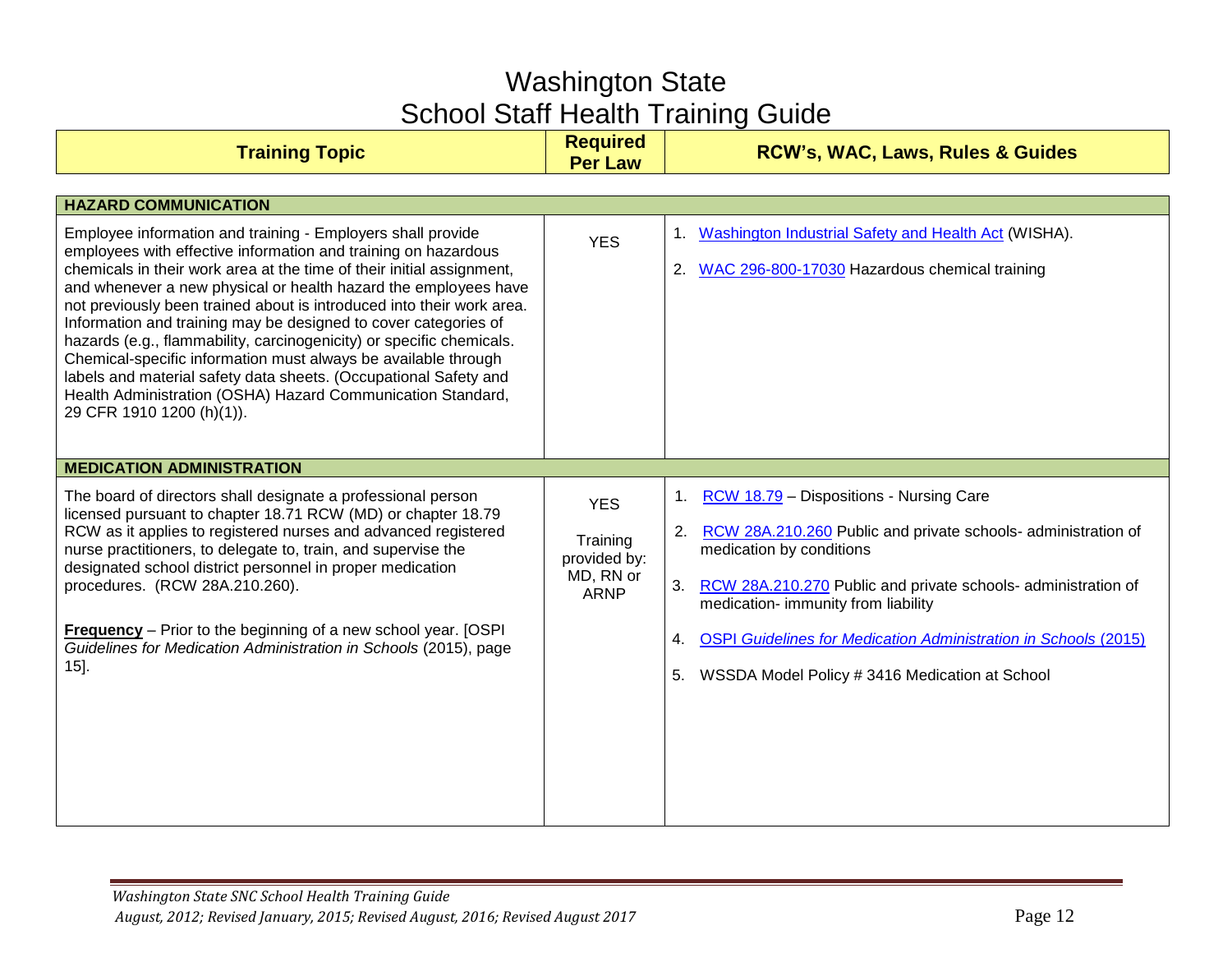| <b>Training Topic</b>                                                                                                                                                                                                                                                                                                                                                                                                                                                                                                                                                                                                                                                                                                                                                                                                                                                                                              | <b>Required</b><br><b>Per Law</b> | <b>RCW's, WAC, Laws, Rules &amp; Guides</b>                                                                                                                                                                                                                                                                                                                                                                                                                                                                                                                                                                                  |
|--------------------------------------------------------------------------------------------------------------------------------------------------------------------------------------------------------------------------------------------------------------------------------------------------------------------------------------------------------------------------------------------------------------------------------------------------------------------------------------------------------------------------------------------------------------------------------------------------------------------------------------------------------------------------------------------------------------------------------------------------------------------------------------------------------------------------------------------------------------------------------------------------------------------|-----------------------------------|------------------------------------------------------------------------------------------------------------------------------------------------------------------------------------------------------------------------------------------------------------------------------------------------------------------------------------------------------------------------------------------------------------------------------------------------------------------------------------------------------------------------------------------------------------------------------------------------------------------------------|
| <b>REGISTERED NURSING (RN) TASKS TO BE DELEGATED</b>                                                                                                                                                                                                                                                                                                                                                                                                                                                                                                                                                                                                                                                                                                                                                                                                                                                               |                                   |                                                                                                                                                                                                                                                                                                                                                                                                                                                                                                                                                                                                                              |
| Tasks may include: oral medication, eye drops, ear drops, topical<br>medication, nasal spray, emergency epinephrine injection,<br>gastrostomy feeding, CIC, etc.<br>If the RN determines delegation to non-licensed staff is appropriate,<br>training is required.<br><b>Chapter 246-840 WAC Practical and Registered Nursing</b><br>"Delegation" means the licensed practical nurse or registered nurse<br>transfers the performance of selected nursing tasks to competent<br>individuals in selected situations. The licensed practical nurse or<br>registered nurse delegating the task retains the responsibility and<br>accountability for the nursing care of the client. The licensed<br>practical nurse or registered nurse delegating the task supervises<br>the performance of the unlicensed person.<br>(WAC 246-840-010[(7]).<br>Note: Licensed Practical Nurses do not delegate in a school setting. | <b>YES</b>                        | 1. RCW 18.79 - Dispositions - Nursing Care<br>2.<br>WAC 246-840-010(7) Definitions - Delegation<br>3. Staff Model for the Delivery of School Health Services,<br>OSPI & Washington State Nursing Care Quality Assurance<br>Commission (2000)<br>SNOW position statement Delegation<br>4.<br>5. Washington State Nursing Care Quality Assurance Commission<br>Advisory Opinion Registered Nurse Delegation in School Settings<br>Number. NCAO 4.0 July 11, 2014<br>6. Washington State Nursing Care Quality Assurance Commission<br>Advisory Opinion Standing Orders and Verbal Orders Number:<br>NCAO 6.0 September 12, 2014 |
| <b>SUDDEN CARDIAC ARREST (SCA)</b>                                                                                                                                                                                                                                                                                                                                                                                                                                                                                                                                                                                                                                                                                                                                                                                                                                                                                 |                                   |                                                                                                                                                                                                                                                                                                                                                                                                                                                                                                                                                                                                                              |
| "Every three years, prior to coaching an interscholastic athletic<br>activity coaches shall complete the online sudden cardiac arrest<br>prevention program described in this section. Coaches shall provide<br>a certificate showing completion of the online sudden cardiac arrest<br>prevention program to the school". (RCW 28A.600.195)                                                                                                                                                                                                                                                                                                                                                                                                                                                                                                                                                                       | <b>YES</b>                        | RCW 28A.600.195 Sudden cardiac arrest in youth athletes -<br>1.<br>Online pamphlet - Online prevention program for coaches<br>WSSDA Model Policy # 3422 Student Sports-Concussion, Head<br>2.<br>Injury and Sudden Cardiac Arrest<br>3.<br>Sudden Cardiac Arrest Information Sheet for Student-Athletes,<br><b>Coaches and Parents/Guardians.</b>                                                                                                                                                                                                                                                                            |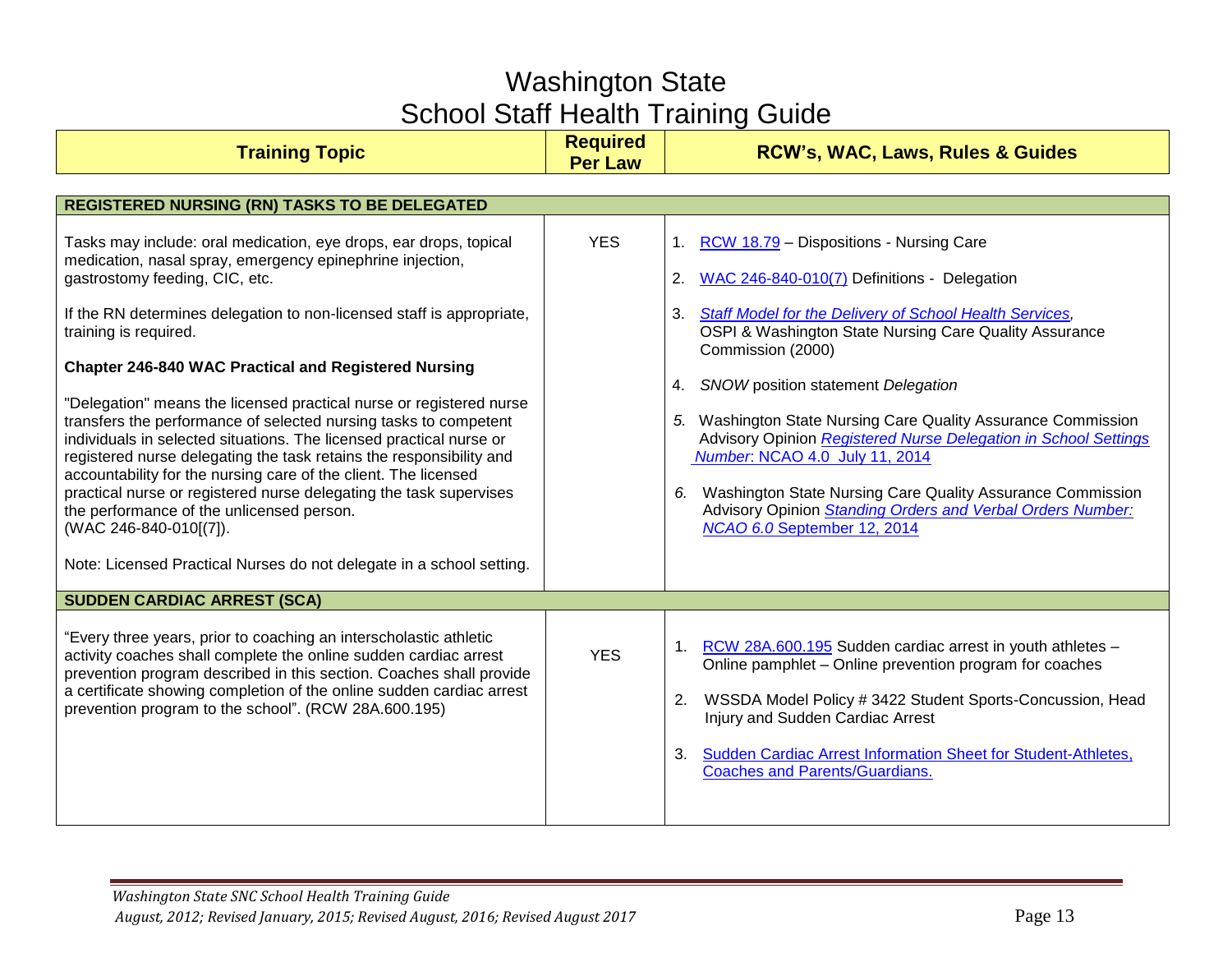| <b>Training Topic</b>                                                                                                                                                                                                                                                                                                                                                                                                                                                                                                                                                                                                                                                                                                                                                                                                                                                                                                                                                                                                                                                                                                                                                                                                                                                                                                                                                                                                                                                                                                       | <b>Required</b><br><b>Per Law</b>                    | <b>RCW's, WAC, Laws, Rules &amp; Guides</b>                                                                                                                                                                                                                                                                                                                                                                                                                                                                                                                                                                                                                                                                                                       |
|-----------------------------------------------------------------------------------------------------------------------------------------------------------------------------------------------------------------------------------------------------------------------------------------------------------------------------------------------------------------------------------------------------------------------------------------------------------------------------------------------------------------------------------------------------------------------------------------------------------------------------------------------------------------------------------------------------------------------------------------------------------------------------------------------------------------------------------------------------------------------------------------------------------------------------------------------------------------------------------------------------------------------------------------------------------------------------------------------------------------------------------------------------------------------------------------------------------------------------------------------------------------------------------------------------------------------------------------------------------------------------------------------------------------------------------------------------------------------------------------------------------------------------|------------------------------------------------------|---------------------------------------------------------------------------------------------------------------------------------------------------------------------------------------------------------------------------------------------------------------------------------------------------------------------------------------------------------------------------------------------------------------------------------------------------------------------------------------------------------------------------------------------------------------------------------------------------------------------------------------------------------------------------------------------------------------------------------------------------|
|                                                                                                                                                                                                                                                                                                                                                                                                                                                                                                                                                                                                                                                                                                                                                                                                                                                                                                                                                                                                                                                                                                                                                                                                                                                                                                                                                                                                                                                                                                                             |                                                      |                                                                                                                                                                                                                                                                                                                                                                                                                                                                                                                                                                                                                                                                                                                                                   |
| <b>SUICIDE TRAINING</b>                                                                                                                                                                                                                                                                                                                                                                                                                                                                                                                                                                                                                                                                                                                                                                                                                                                                                                                                                                                                                                                                                                                                                                                                                                                                                                                                                                                                                                                                                                     |                                                      |                                                                                                                                                                                                                                                                                                                                                                                                                                                                                                                                                                                                                                                                                                                                                   |
| RCW 43.70.442 - Suicide Prevention Training<br>(1)(a) "Each of the following professionals certified or licensed under<br>Title 18 RCW shall, at least once every six years, complete training<br>in suicide assessment, treatment, and management that is<br>approved, in rule, by the relevant disciplining authority:"<br>(i) An adviser or counselor certified - 18.19 RCW<br>(ii) A chemical dependency professional licensed -18.205 RCW<br>(iii) A marriage and family therapist licensed -18.225 RCW<br>(iv) A mental health counselor licensed -18.225 RCW<br>(v) An occupational therapy practitioner licensed- 18.59 RCW<br>(vi) A psychologist licensed under chapter 18.83 RCW<br>(vii) An advanced social worker or independent clinical social worker<br>licensed under chapter 18.225 RCW<br>(viii) A social worker associate-advanced or social worker<br>associate-independent clinical licensed.<br>(5)(a) "Beginning January 1, 2016, each of the following<br>professionals credentialed under Title 18 RCW shall complete a<br>one-time training in suicide assessment, treatment, and<br>management that is approved by the relevant disciplining authority:"<br>(iii) A licensed practical nurse, registered nurse, or advanced<br>registered nurse practitioner, other than a certified registered nurse<br>anesthetist, licensed under chapter 18.79 RCW.<br>$(1)(c)$ and $(5)(c)$ The training required must be at least six hours<br>unless otherwise determined by the disciplinary authority. | <b>YES</b><br>Must use<br>model training<br>programs | 1. RCW 43.70.442 (1)(a);(5)(a) -Suicide Prevention Training<br>2. HB 1336 Increasing the capacity of school districts to recognize<br>and respond to troubled youth.<br>RCW 28A.410.226 Washington professional educator standards<br>3.<br>board - Training program on youth suicide screening -<br>Certificates for school nurses, social workers, psychologists, and<br>counselors - Adoption of standards.<br>4. WA State Department of Health - Suicide Prevention Training for<br><b>Health Professionals</b><br>WSSDA Model Policy # 2145 Suicide Prevention<br>5.<br><b>Professional Educator Standards Board State of Washington</b><br>6.<br>Chapter 197 [Engrossed Substitute Bill 1336] K-12 Schools -<br>7.<br><b>Troubled Youth</b> |
| Chapter 197 [Engrossed Substitute Bill 1336] K-12 Schools<br><b>Troubled Youth</b>                                                                                                                                                                                                                                                                                                                                                                                                                                                                                                                                                                                                                                                                                                                                                                                                                                                                                                                                                                                                                                                                                                                                                                                                                                                                                                                                                                                                                                          | <b>YES</b>                                           |                                                                                                                                                                                                                                                                                                                                                                                                                                                                                                                                                                                                                                                                                                                                                   |
| "Individuals certified by the professional educator standards board<br>as a school nurse, school social worker, school psychologist, or                                                                                                                                                                                                                                                                                                                                                                                                                                                                                                                                                                                                                                                                                                                                                                                                                                                                                                                                                                                                                                                                                                                                                                                                                                                                                                                                                                                     |                                                      |                                                                                                                                                                                                                                                                                                                                                                                                                                                                                                                                                                                                                                                                                                                                                   |